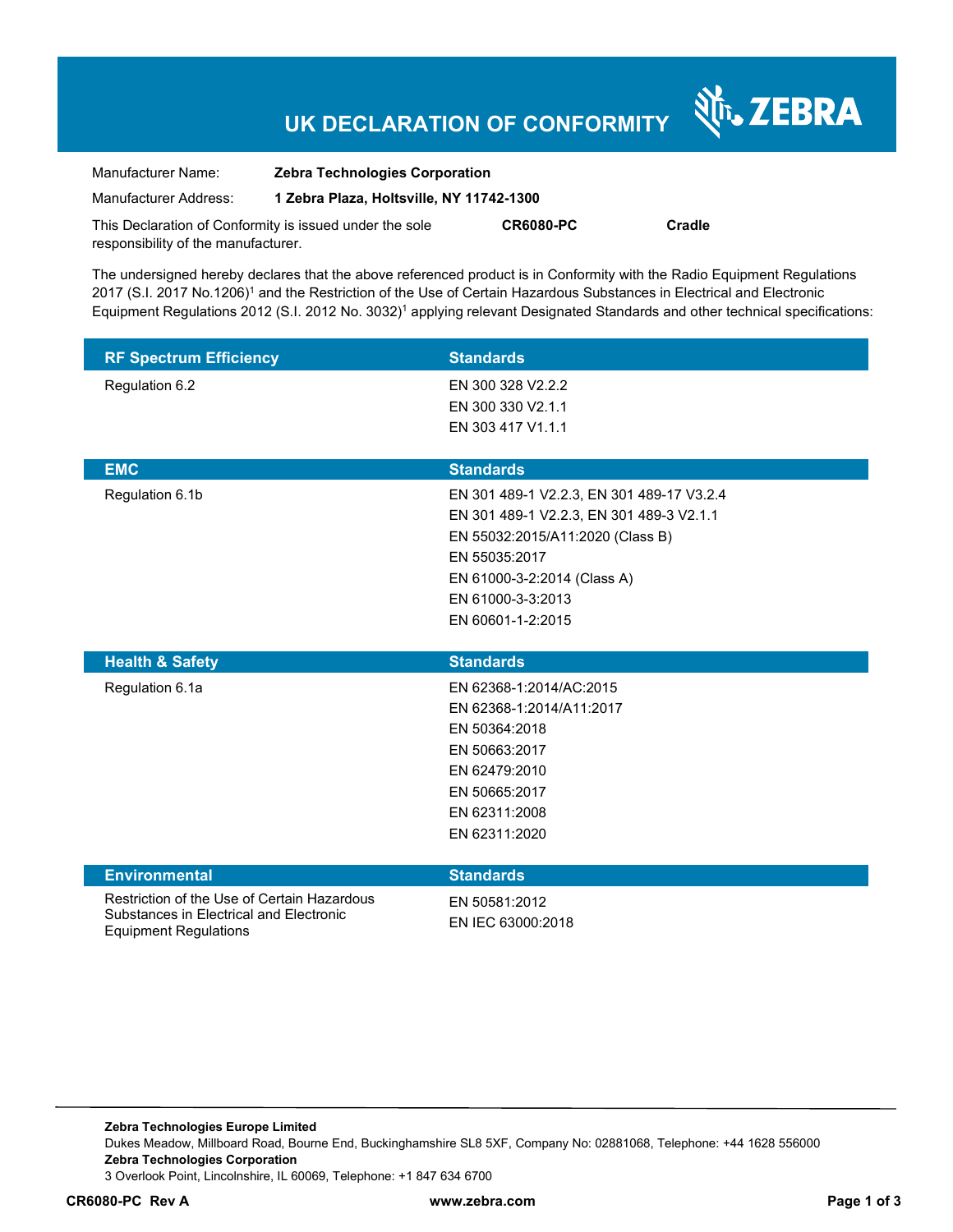### **UK DECLARATION OF CONFORMITY**

With regard to the Radio Equipment Regulations 2017 (S.I. 2017 No.1206)<sup>1</sup>, the conformity assessment procedure referred to in regulation 41(4)(a) and detailed in Schedule 2 has been followed.

1 As amended by applicable EU withdrawal legislation implemented at the time of issuing this declaration

**Signed on behalf of Zebra Technologies Corporation** 

Place: Bourne End, UK

*(Signature of authorized person)* Date of Affixing the UKCA Mark: 03 March 2021 Marco Belli Rev: A Alexander Company of the Company of the Company of the Company of the Company of the Company of the Company of the Company of the Company of the Company of the Company of the Company of the Company of th Sr. Manager, Regulatory **Date: 03 March 2021** Control of the US Analysis of the US Analysis of the Date: 03 March 2021

र्शे<sub>ि</sub> ZEBRA

**Zebra Technologies Europe Limited**  Dukes Meadow, Millboard Road, Bourne End, Buckinghamshire SL8 5XF, Company No: 02881068, Telephone: +44 1628 556000 **Zebra Technologies Corporation**  3 Overlook Point, Lincolnshire, IL 60069, Telephone: +1 847 634 6700